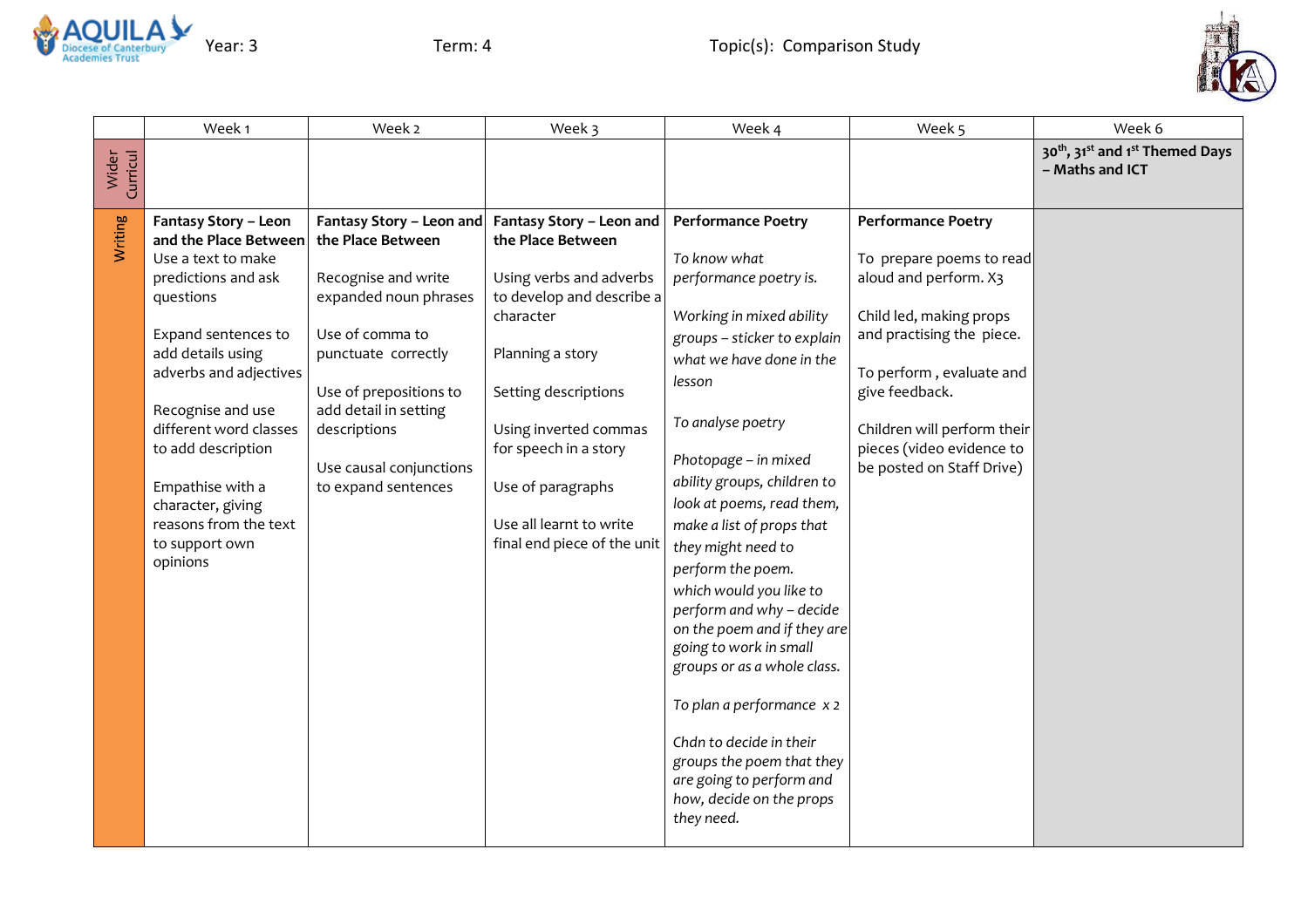



| Reading | Guided Reading - Whole<br>Class GR<br>Tutankhamun<br>Read books at an age-<br>appropriate interest<br>level.<br>Make predictions about<br>a text.<br>Ask questions to<br>improve their<br>understanding of a text.<br>Locate and retrieve<br>information to answer<br>questions. | Read at a speed where they<br>can focus on understanding<br>rather than decoding<br>individual words.<br>Locate and retrieve<br>information to answer<br>questions.<br>Read sentences using<br>punctuation correctly (full<br>stops). | Use punctuation such as<br>exclamation marks and<br>questions marks to inform<br>intonation.<br>Read sentences using<br>punctuation correctly (full<br>stops).<br>Briefly summarise the<br>content of a paragraph.<br>Locate and retrieve<br>information to answer<br>questions.<br>Infer characters feelings<br>from what they say and<br>do. | Locate and retrieve<br>information to answer<br>questions.<br>Infer characters feelings<br>from what they say and do.<br>With support look for meaning<br>of words in a dictionary.<br>Begin to explain author<br>intent. | Locate and retrieve<br>information to answer<br>questions.<br>Infer characters feelings<br>from what they say and do.<br>Justify their view with<br>support from the text. |  |
|---------|----------------------------------------------------------------------------------------------------------------------------------------------------------------------------------------------------------------------------------------------------------------------------------|---------------------------------------------------------------------------------------------------------------------------------------------------------------------------------------------------------------------------------------|------------------------------------------------------------------------------------------------------------------------------------------------------------------------------------------------------------------------------------------------------------------------------------------------------------------------------------------------|---------------------------------------------------------------------------------------------------------------------------------------------------------------------------------------------------------------------------|----------------------------------------------------------------------------------------------------------------------------------------------------------------------------|--|
| SPAG    | Identify and class<br>word types                                                                                                                                                                                                                                                 | Homophones                                                                                                                                                                                                                            | Direct Speech - use of<br>inverted commas                                                                                                                                                                                                                                                                                                      | Suffixes $-$ ly, -ation, -ous                                                                                                                                                                                             | Present perfect tense                                                                                                                                                      |  |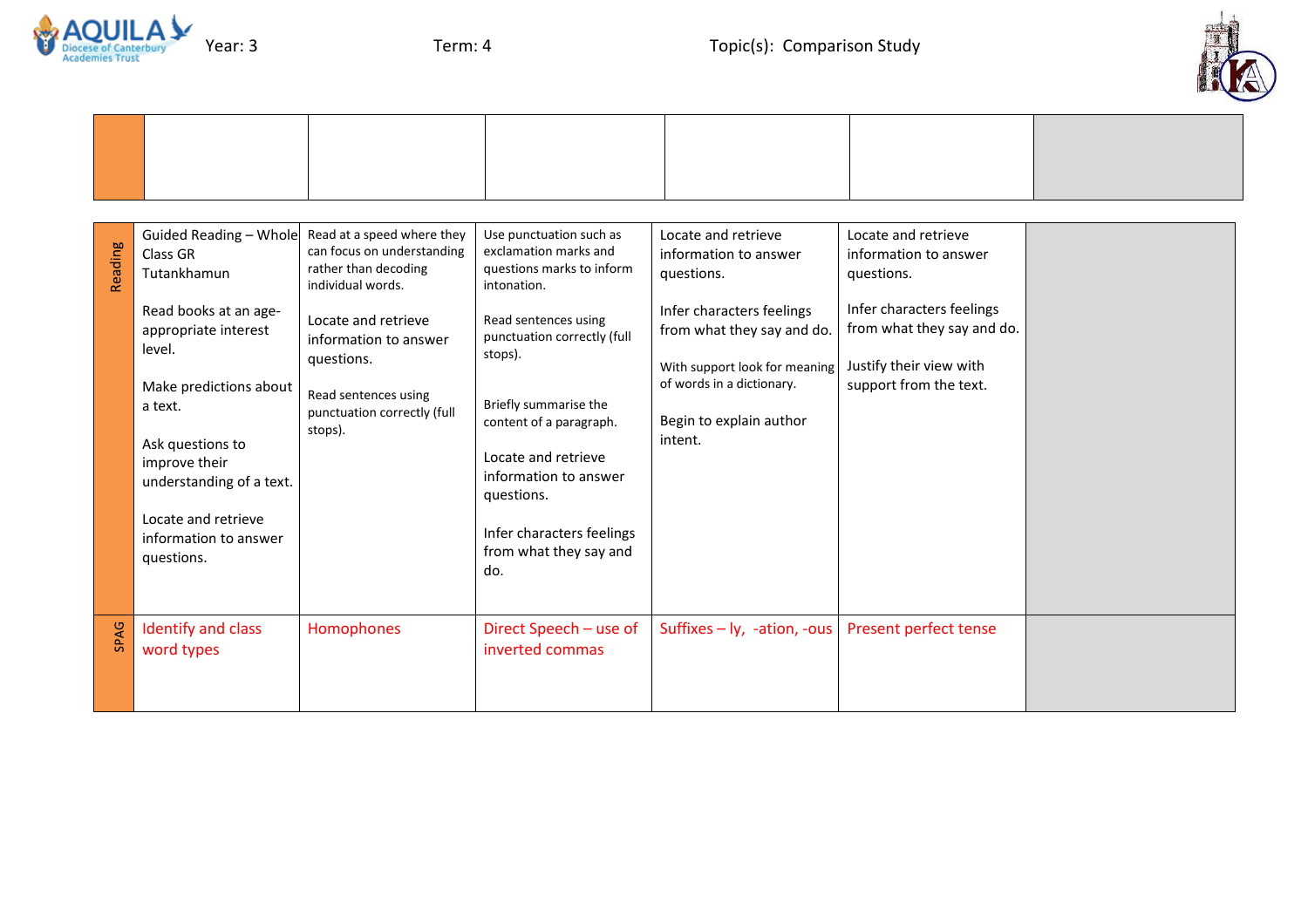



| Maths | <b>Length and Perimeter</b>                                                                                                                                                                     | <b>Length and Perimeter</b>                                                                                                      | <b>Length and Perimeter</b>                                                             | <b>Fractions</b>                                                                                                                                             | <b>Fractions</b>                                                                                                                                           | <b>Fractions</b>                                                              |
|-------|-------------------------------------------------------------------------------------------------------------------------------------------------------------------------------------------------|----------------------------------------------------------------------------------------------------------------------------------|-----------------------------------------------------------------------------------------|--------------------------------------------------------------------------------------------------------------------------------------------------------------|------------------------------------------------------------------------------------------------------------------------------------------------------------|-------------------------------------------------------------------------------|
|       | <b>RECAP - To measure</b><br>length (Practical – photo)<br>page)<br>RECAP - To measure<br>length (m).<br>Equivalent lengths m<br>and cm<br>Equivalent lengths mm<br>and cm<br>Comparing lengths | Comparing lengths same<br>and different units of<br>length<br>Add lengths<br>Subtract lengths<br>Investigation using<br>lengths. | Measure perimeter<br>(Practical – photo page)<br>Calculate perimeter x 2<br>End of unit | RECAP - Make equal parts<br>(practical – photo page)<br>RECAP - Recognise half<br>RECAP - Find half<br>RECAP - Recognise quarters<br>$RECAP - Find quarters$ | RECAP - Recognise a third<br>$RECAP$ – Find a third.<br><b>RECAP - Unit Fractions</b><br><b>RECAP - Non-unit fractions</b><br>Unit and non-unit fractions. | RECAP - Equivalence of half<br>and 2 quarters.<br>RECAP – Count in fractions. |

|         | Lesson $1 - Do$      | Lesson 2 - Do all | Lesson $3 - 4$ - How does a magnet attract and repel?      | Lesson 5 – Which materials do magnets   | Lesson 6 – Can I describe     |
|---------|----------------------|-------------------|------------------------------------------------------------|-----------------------------------------|-------------------------------|
| Science | different objects    | forces need       | (Formal investigation write up)                            | attract?                                | the magnetic poles and        |
|         | move the same or     | contact between   |                                                            |                                         | fields on a magnet?           |
|         | differently on       | two objects?      | Observe how magnets attract or repel each other and        | Compare and group together a variety of |                               |
|         | different surfaces?  |                   | attract some materials and not others.                     | everyday materials on the basis of      | Describe magnets as having    |
|         |                      | Notice that some  | Investigate the strengths of different magnets and find    | whether they are attracted to a magnet, | two poles.                    |
|         | Compare how things   | forces need       | fair ways to compare them.                                 | and identify some magnetic materials.   | Predict whether two           |
|         | move on different    | contact between   | Asking relevant questions and using different types of     |                                         | magnets will attract or repel |
|         | surfaces.            | two objects, but  | scientific enquiries to answer them.                       |                                         | each other, depending on      |
|         | Setting up simple    | magnetic forces   | Setting up simple practical enquiries, comparative and     |                                         | which poles are facing.       |
|         | practical enquiries, | can act at a      | fair tests.                                                |                                         |                               |
|         | comparative and fair | distance.         | Making systematic and careful observations and, where      |                                         |                               |
|         | tests.               |                   | appropriate, taking accurate measurements using            |                                         |                               |
|         |                      |                   | standard units, using a range of equipment, including      |                                         |                               |
|         |                      |                   | thermometers and data loggers.                             |                                         |                               |
|         |                      |                   | Gathering, recording, classifying and presenting data in a |                                         |                               |
|         |                      |                   | variety of ways to help in answering questions.            |                                         |                               |
|         |                      |                   | Recording findings using simple scientific language,       |                                         |                               |
|         |                      |                   | drawings, labelled diagrams, keys, bar charts, and tables. |                                         |                               |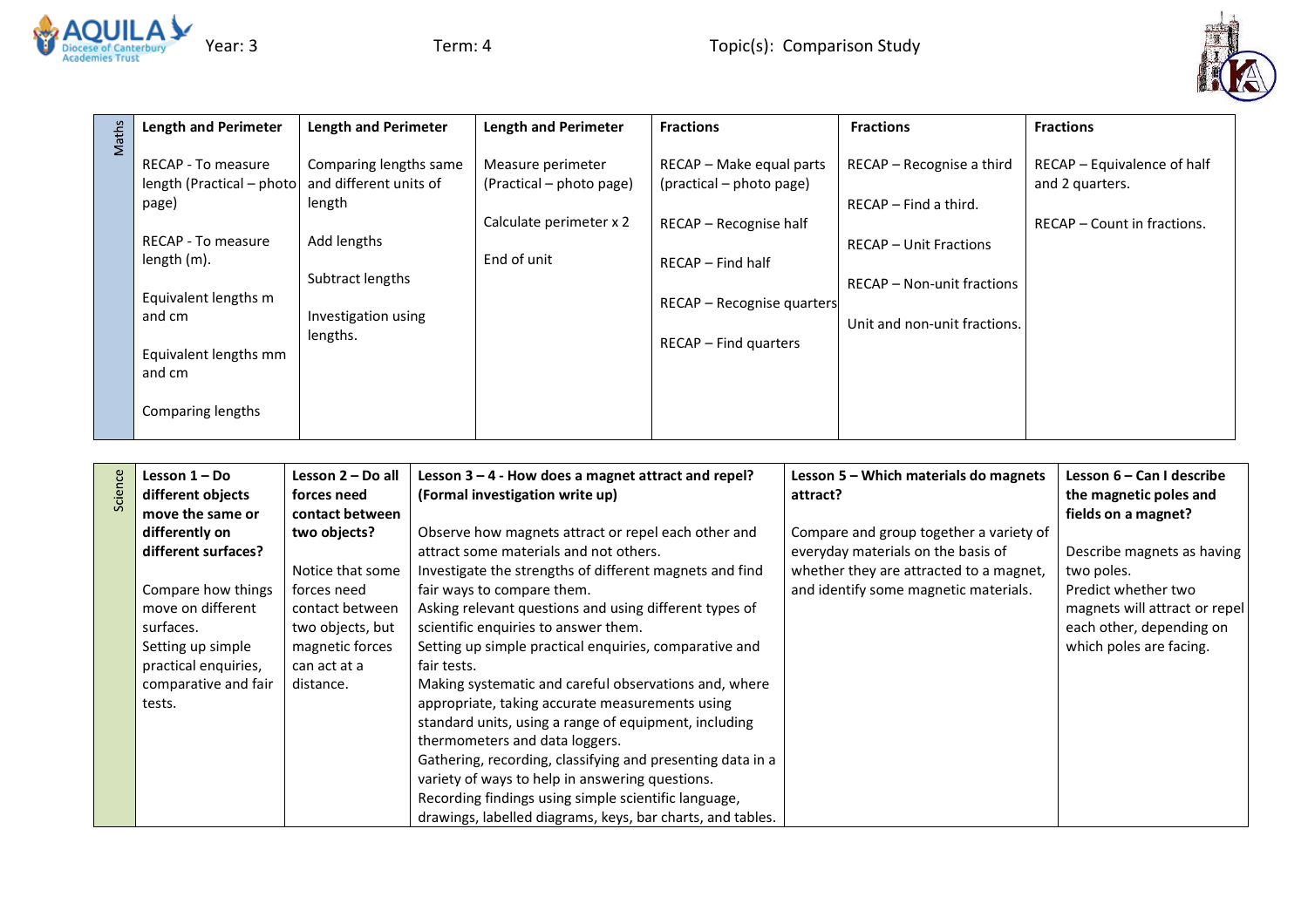



|                                                                                                                                                                                                                                                                                                     |                                                                                                                                                                                                                                                                                                              | Record and present what they have found using scientific<br>language, drawings, labelled diagrams, bar charts and<br>tables.<br>Reporting on findings from enquiries, including oral and<br>written explanations, displays or presentations of results<br>and conclusions.<br>Using results to draw simple conclusions, make<br>predictions for new values, suggest improvements and<br>raise further questions.<br>Use their findings to draw a simple conclusion.<br>Identifying differences, similarities or changes related to<br>simple scientific ideas and processes.<br>Using straightforward scientific evidence to answer<br>questions or to support their findings.<br>Suggest improvements and predictions for further tests. |                                                                                                                                                                                                                                                                    |                                                                                                                                                                                                                                                                                                                                                                                                                                          |                                                                                                                                                                                                                                                                                                                                                                                              |
|-----------------------------------------------------------------------------------------------------------------------------------------------------------------------------------------------------------------------------------------------------------------------------------------------------|--------------------------------------------------------------------------------------------------------------------------------------------------------------------------------------------------------------------------------------------------------------------------------------------------------------|-------------------------------------------------------------------------------------------------------------------------------------------------------------------------------------------------------------------------------------------------------------------------------------------------------------------------------------------------------------------------------------------------------------------------------------------------------------------------------------------------------------------------------------------------------------------------------------------------------------------------------------------------------------------------------------------------------------------------------------------|--------------------------------------------------------------------------------------------------------------------------------------------------------------------------------------------------------------------------------------------------------------------|------------------------------------------------------------------------------------------------------------------------------------------------------------------------------------------------------------------------------------------------------------------------------------------------------------------------------------------------------------------------------------------------------------------------------------------|----------------------------------------------------------------------------------------------------------------------------------------------------------------------------------------------------------------------------------------------------------------------------------------------------------------------------------------------------------------------------------------------|
| LQ What happened<br>during Holy Week?<br>Children recall events<br>for Jesus at Easter and Understand how<br>the parts of Holy<br>Week.<br>Drama to act out the<br>events of Holy Week<br>and freeze frame to<br>share ideas about<br>how Jesus/Disciples<br>would feel at the<br>different events. | LQ How do<br>Christians view<br>Holy Week?<br><b>Christians believe</b><br>Jesus came to<br>build a bridge<br>between Heaven<br>and Earth.<br><b>Understand how</b><br>Jesus taught and<br>showed people<br>how to live. Give<br>examples/explain<br>how Jesus taught<br>people to live<br>during Holy week. | LQ How did Mary feel during<br>Holy Week?<br>Look at 3 different crosses<br>used during holy week and<br>what Christians believe them<br>to mean. Understand Holy<br>Week from Mary's point of<br>view. Share ideas about how<br>Mary would feel at the<br>different events and reasons<br>why. Create an emotion<br>graph.                                                                                                                                                                                                                                                                                                                                                                                                               | LQ How did Mary feel<br>during Holy Week?<br><b>Recap events of Holy</b><br>week from Mary's point<br>of view. Write a diary<br>from Mary's point of<br>view.<br>Share the idea about<br>Why is Good Friday called<br>good because of the<br>events that happened. | LQ What do Christians do to remember<br>Holy Week?<br>Share ideas about how people celebrate.<br>Look at a church's order of service for<br>Holy week. What happens in the church -<br>how do they relate back to the original<br>Holy Week. What do they do to celebrate.<br>Look at how 2 Christian children celebrate<br>and why it is important to them.<br>Complete sheets linked to the children to<br>explain ideas and thinking. | LQ Why do Christians call<br>the day Jesus died 'Good<br>Friday'?<br>Think about how feelings<br>change quickly and relate to<br><b>Holy Week. How Christians</b><br>feel during Holy week when<br>completing different<br>activities and remember the<br>events.<br>Write a poem for Christians<br>for the events of Holy week<br>to show how emotions<br>change and what they<br>remember. |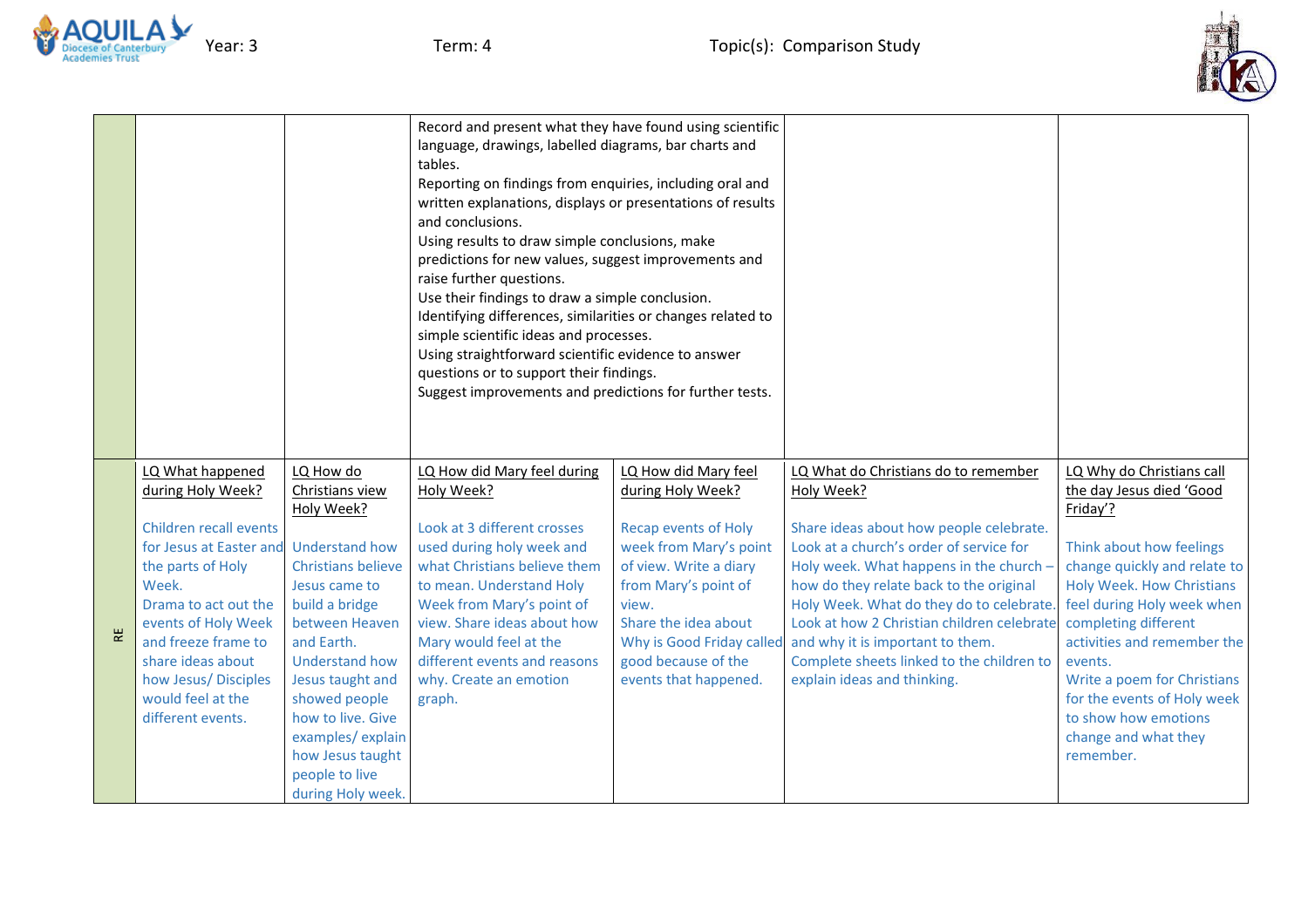



| IndoorPE         | LO Can I perform<br>movements to the<br>rhythm of the music?<br><b>Boxercise</b><br>LO Can I cross arms<br>to punch pads? | LO Can I perform<br>basic travels,<br>gestures, turns,<br>jumps and<br>balances with<br>some composure<br>and control?<br><b>Boxercise</b><br>LO Can I move my<br>body to help<br>direct punches? | LO Can I explore how to<br>change actions and<br>movements?<br>LO Can I link basic movements<br>and actions together to create<br>simple<br>movement pattern?<br><b>Boxercise</b><br>LO Can I build up stamina<br>through skipping? | LO: Can I select<br>appropriate movements<br>and actions which match<br>the stimulus?<br><b>Boxercise</b><br>LO Can I jab and upper<br>cut?                | LO Can I compose short movement<br>patterns with a beginning and end?<br><b>Boxercise</b><br>LO Can I explain how to use arms and legs<br>in boxing? | LO Can I remember and<br>perform short dance<br>movement patterns?                                                      |
|------------------|---------------------------------------------------------------------------------------------------------------------------|---------------------------------------------------------------------------------------------------------------------------------------------------------------------------------------------------|-------------------------------------------------------------------------------------------------------------------------------------------------------------------------------------------------------------------------------------|------------------------------------------------------------------------------------------------------------------------------------------------------------|------------------------------------------------------------------------------------------------------------------------------------------------------|-------------------------------------------------------------------------------------------------------------------------|
| <b>OutdoorPE</b> | LO Can I use over arm<br>to throw in a<br>particular direction?                                                           | LO Can I throw<br>under arm to<br>throw in a<br>particular<br>direction?                                                                                                                          | LO Can I catch small balls<br>when bounced?                                                                                                                                                                                         | LO Can strike a ball (self<br>bowled) in a certain<br>direction?                                                                                           | LO Can I apply skills in a striking game?                                                                                                            |                                                                                                                         |
| Computing        | Term focus: Basic<br>Skills - PowerPoint<br>LI: Can I explain the<br>purpose of<br>PowerPoint?                            | Term focus:<br>Basic Skills-<br>PowerPoint<br>LI: Can I choose<br>an appropriate<br>PowerPoint<br>design?                                                                                         | Term focus: Basic Skills -<br>PowerPoint<br>LI: Can I use a range of<br>different slide designs?                                                                                                                                    | Term focus: Basic Skills<br>- PowerPoint<br>LI: Can I use previous<br>skills learnt (text<br>format and picture<br>insertion) to populate<br>a PowerPoint? | Term focus: Basic Skills - PowerPoint<br>LI: Can I set up transitions between<br>slides?                                                             | Term focus: Basic Skills -<br>PowerPoint<br>LI: Can I add animations<br>to objects within a<br>PowerPoint presentation? |
| History          |                                                                                                                           |                                                                                                                                                                                                   |                                                                                                                                                                                                                                     |                                                                                                                                                            |                                                                                                                                                      |                                                                                                                         |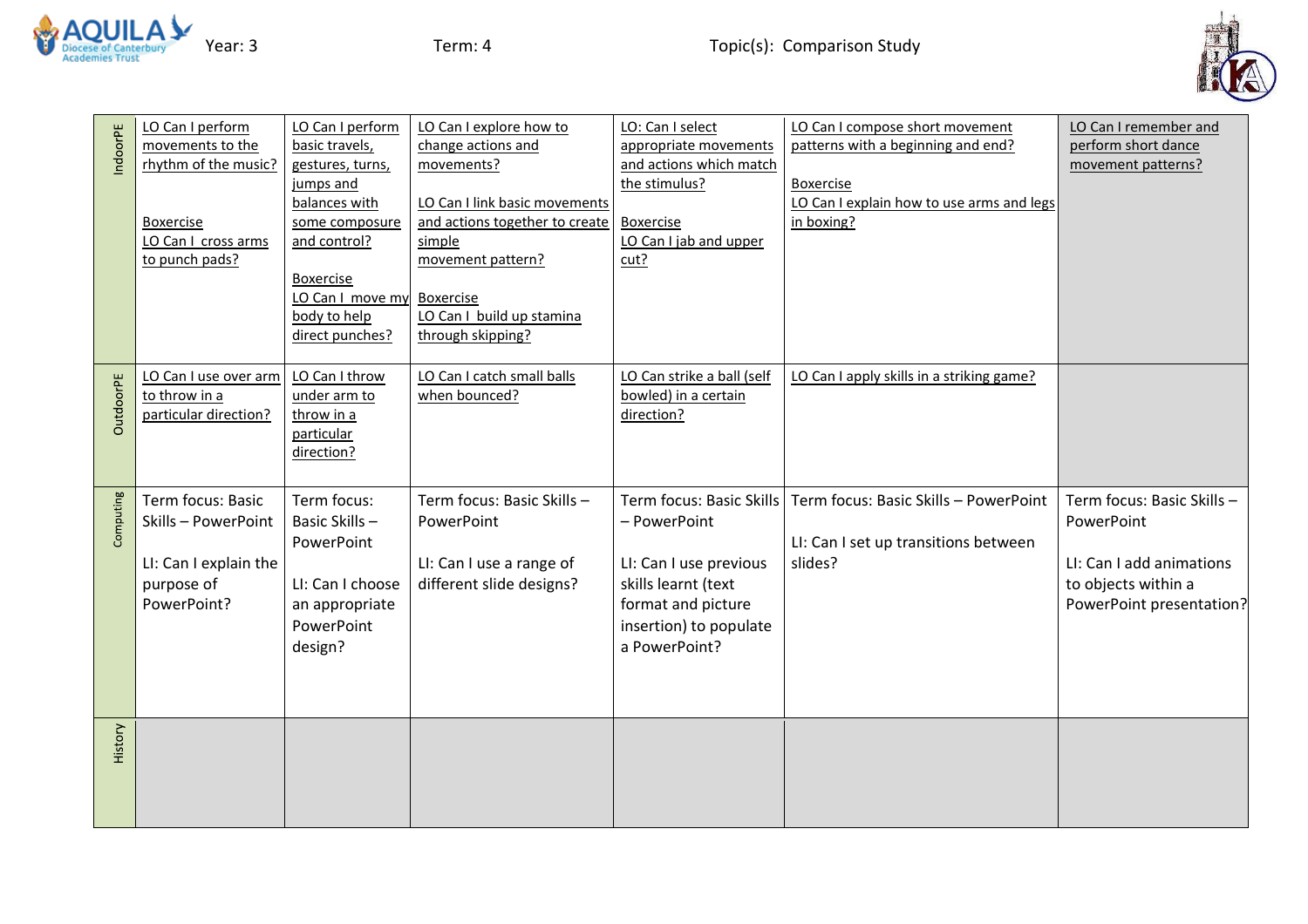



| What is special about   | What can I find     | How can we make a map to         | Investigate the human    | Compare the features of Folkestone and   |  |
|-------------------------|---------------------|----------------------------------|--------------------------|------------------------------------------|--|
| my local area?          | out about from a    | show what we have found out      | and physical features of | Ashford                                  |  |
|                         | walk in my local    | about the local area?            | Ashford and Folkestone   |                                          |  |
| Mindmap as starter      | area?               |                                  | using an OS map          | Look at an aerial map of Folkestone at   |  |
| to find out what they   |                     | Working in the three groups      |                          | https://www.thebeachquide.co.uk/south-   |  |
| already know            | Brief children on   | that they were in at the end of  | Activity 1: Are the      | east-england/kent/folkestone-outer-      |  |
|                         | the route you will  | the previous session, children   | memorial gardens in the  | harbour-beach-map.htm                    |  |
| A child's-eye view.     | be using, noting    | use craft materials and 'junk'   | centre of town a human   |                                          |  |
| Children discuss in     | hazards such as     | to create a messy map of the     | or physical feature of   | How does this compare to the OS maps     |  |
| pairs: as children      | road-crossings      | local area. They can use the     | Ashford? Discuss in      | we looked at last week? Is it better,    |  |
| living and/or going to  | (e.g. by simulating | Ordnance Survey maps as a        | pairs and then feedback  | worse or useful in a different way?      |  |
| school in this area,    | the journey on      | guide. On their messy map,       | ideas as a whole class   |                                          |  |
| what do we like and     | Google              | they should mark down: 2 The     | identifying what a       | Look at a computer map                   |  |
| dislike about it? Share | Streetview).        | route that they travelled 2 The  | human/physical feature   | http://www.maplandia.com/united-         |  |
| one like and one        | Establish ground    | places where they stopped to     | is.                      | kingdom/england/south-east/kent-         |  |
| dislike from each       | rules for safety    | create their chatterbox images   | Talk about what          | county/ashford/                          |  |
| group. Whole-class      | and behaviour.      | <b>27 The places where their</b> | constitutes a human and  |                                          |  |
| discussion: are similar | Briefly outline the | photographs were taken [2] Any   | physical feature using   | This shows both Folkestone and Ashford   |  |
| points coming up        | main activities     | other landmarks that they        | the flip then discuss    |                                          |  |
| from every group? Do    | that they will be   | chose to note Beneath the        | memorial garden again.   | so you can compare where they are in     |  |
| some people like        | carrying out. Give  | map, they should create a        |                          | Kent. It also has more detail on it. Is  |  |
| things that others      | each child two      | simple key that would help       | Activity 2: Show         | this useful?                             |  |
| dislike? What changes   | copies of the       | somebody looking at the map      | children the OS map of   |                                          |  |
| would we like to see    | chatterbox and      | to find these things on it, and  | Ashford (photocopied 1   | As a class use the notes we made from    |  |
| in this area? What has  | sense point. Ask    | know what they were. Each        | per table). Who has used | the OS maps last week and the            |  |
| already changed         | the children to     | group decides on a title for its | an OS map before?        | observations from the aerial photos to   |  |
| during our own time     | tear off the sense  | map and then presents its        | Discuss what some of     | create a comparison list. Look at what   |  |
| here? Children close    | point rectangle     | messy map to the other           | the symbols mean (use    | features we have found in Ashford and    |  |
| their eyes and          | for each, and set   | groups. As a whole class,        |                          | Folkestone and then compare them.        |  |
| imagine  What if        | it aside. With the  | children compare the maps:       | symbol posters on        | Create a list of similarities and        |  |
| you were a grown-up     | remaining           | what did different groups        | geography display) and   | differences.                             |  |
| visitor coming here     | squares, ask them   | choose to show? What did         | find these on the OS     |                                          |  |
| for the first time?     | to fold the corners | they leave out? Put together,    | map e.g. school, church. | Children to compare the human and        |  |
| What would you          | into the middle,    | what do they tell us about the   |                          | physical features of Ashford and         |  |
| notice? What are the    | creating four       | local area?                      | Look at map of Ashford   | Folkestone.                              |  |
| landmarks? What is      | triangles with the  |                                  | and create a list of     |                                          |  |
| special about its       | letters showing.    |                                  | human and physical       | Extra mild: complete cloze activity with |  |
| landscape? Where        | They will need to   |                                  |                          | symbols and words                        |  |
|                         |                     |                                  |                          |                                          |  |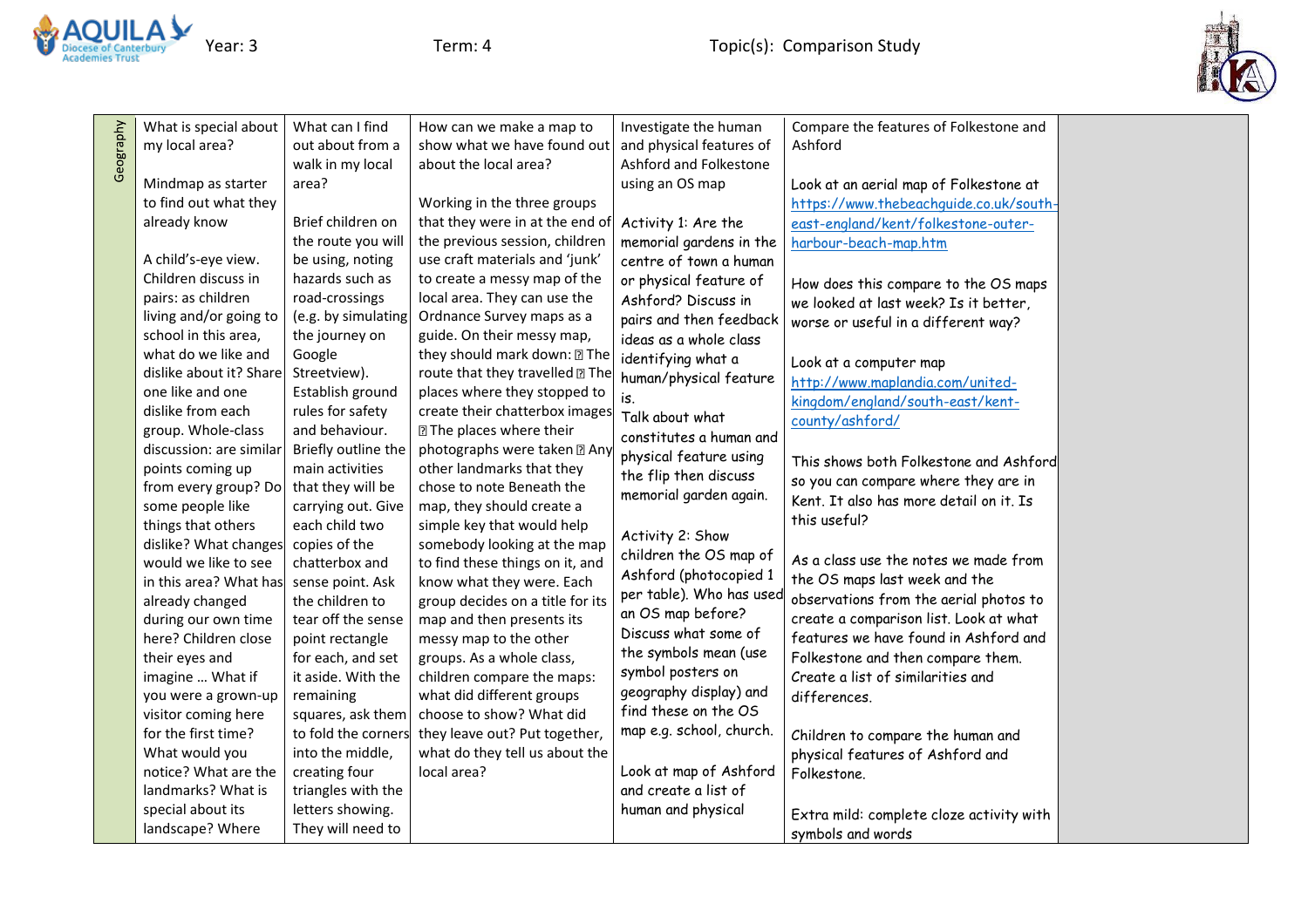



would you want to visit? Is it easy to get to? What is good about the place and what could be better? Children work as pairs: you are a grown-up visiting for the first time and posting on social media to tell your friends about it. What would you choose for your photo? What three things would you tell them? Create an 'Izzigram post' together. Children share their post with their peers so they can write comments in the relevant section. Working in table groups, discuss: If we could meet someone who was a hundred years old and had always lived here, what would we ask them about this place? Include some questions about how it has changed. Note down your best questions. What do we think they would say in reply? Hotseat their answers.

bring these two 'chatterboxes' with them on the fieldwork, along with a pencil and the two sense point rectangles. Fieldwork Carry out a walk with the children in the local area, observing what is around them and carrying out the following tasks. At the start of the journey, stop in a suitable place. Using a compass or smartphone, identify North. Pointing the 'N' edge of their chatterbox northwards, children open up their 'N's and sketch what they can see in the diamond shape beneath the flap. They repeat this with West, South and East, until they have a simple sketch map orientated to the points of the

| features from the map<br>and their own knowledge                                                                                                                                                                                                                        | Mild: Group write with CT                                                                              |
|-------------------------------------------------------------------------------------------------------------------------------------------------------------------------------------------------------------------------------------------------------------------------|--------------------------------------------------------------------------------------------------------|
| Create a class list.                                                                                                                                                                                                                                                    | Hot: Use the class lists and own<br>research to write at least 2 similarities                          |
| Activity 1: Who has been<br>to Folkestone? Anyone<br>know any human or                                                                                                                                                                                                  | and 2 differences between Ashford and<br>Folkestone.                                                   |
| physical features that<br>can be found in<br>Folkestone? Paired<br>discussion and then<br>feedback as a whole<br>class with CT creating a<br>list                                                                                                                       | Spicy: Write a fact file about<br>Folkestone and Ashford comparing the<br>human and physical features. |
| Activity 2: Show<br>children the OS map of<br>Folkestone (photocopied<br>1 per table). Are there<br>any symbols on this map<br>that we did not see in<br>Ashford?<br>Any major human or<br>physical features that<br>we did not see in<br>Ashford? Any<br>similarities? |                                                                                                        |
| Look at map of<br>Folkestone and create a<br>list of human and<br>physical features                                                                                                                                                                                     |                                                                                                        |
|                                                                                                                                                                                                                                                                         |                                                                                                        |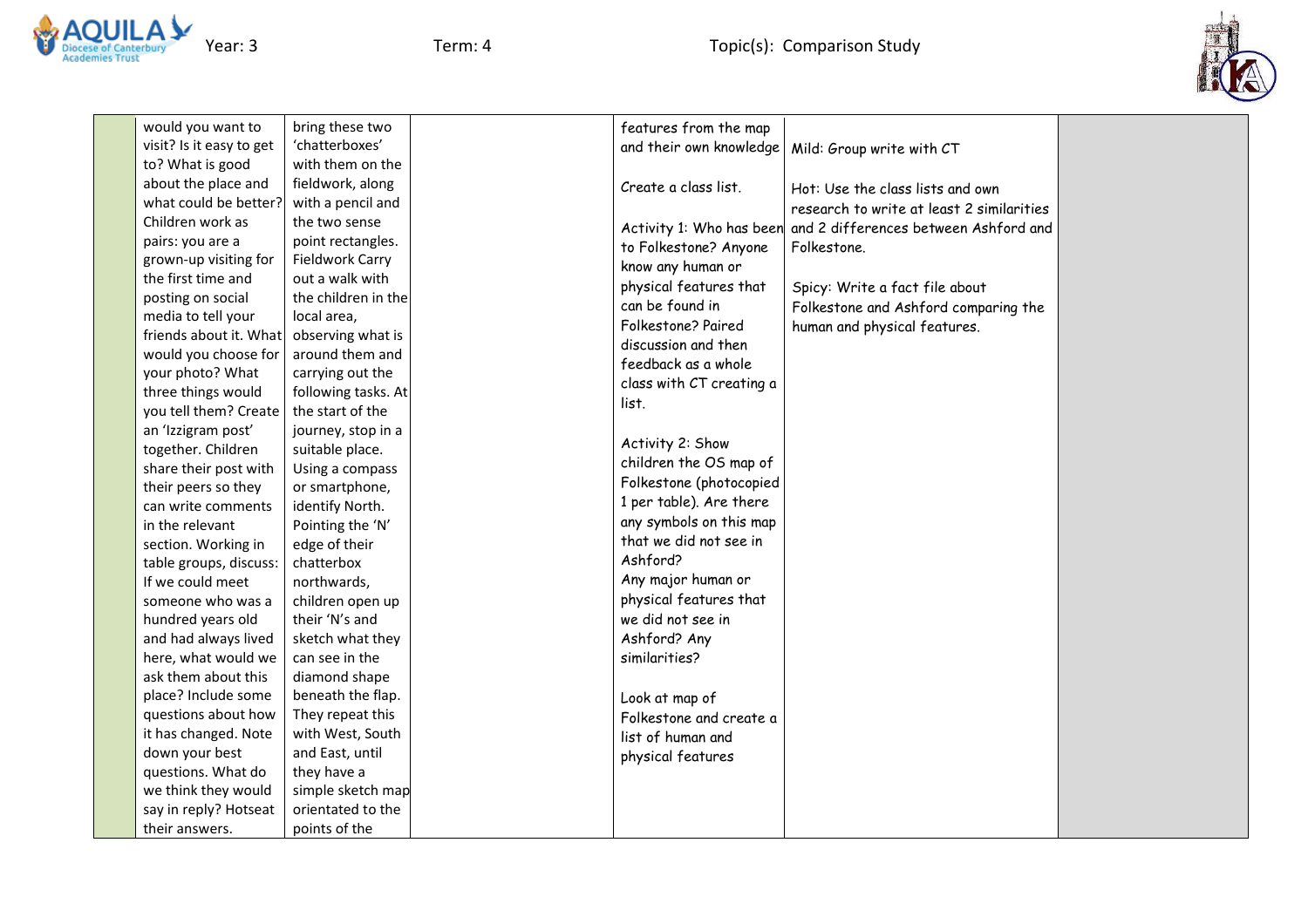

Year: 3 Term: 4 Term: 4 Term: 4 Topic(s): Comparison Study



| Photopage | compass. • Now      |  |  |
|-----------|---------------------|--|--|
|           | ask the children to |  |  |
|           | close their eyes.   |  |  |
|           | What can they       |  |  |
|           | hear, feel, smell   |  |  |
|           | or taste? After 30  |  |  |
|           | seconds, ask them   |  |  |
|           | to open their eyes  |  |  |
|           | and note their      |  |  |
|           | impressions on      |  |  |
|           | one of the sense    |  |  |
|           | point rectangles. • |  |  |
|           | On the outward      |  |  |
|           | journey: working    |  |  |
|           | as pairs or small   |  |  |
|           | groups, children    |  |  |
|           | mark up an          |  |  |
|           | Ordnance Survey     |  |  |
|           | map, using          |  |  |
|           | different coloured  |  |  |
|           | pencils for the     |  |  |
|           | approximate ages    |  |  |
|           | of buildings and    |  |  |
|           | other features      |  |  |
|           | that they see (red  |  |  |
|           | $pencil = 100+$     |  |  |
|           | years old; yellow = |  |  |
|           | 50-100; green =     |  |  |
|           | under 50; blue =    |  |  |
|           | very recent).       |  |  |
|           | Children also note  |  |  |
|           | down any            |  |  |
|           | landmarks that      |  |  |
|           | they had            |  |  |
|           | discussed in the    |  |  |
|           | previous lesson. •  |  |  |
|           | About half-way      |  |  |
|           | through the walk,   |  |  |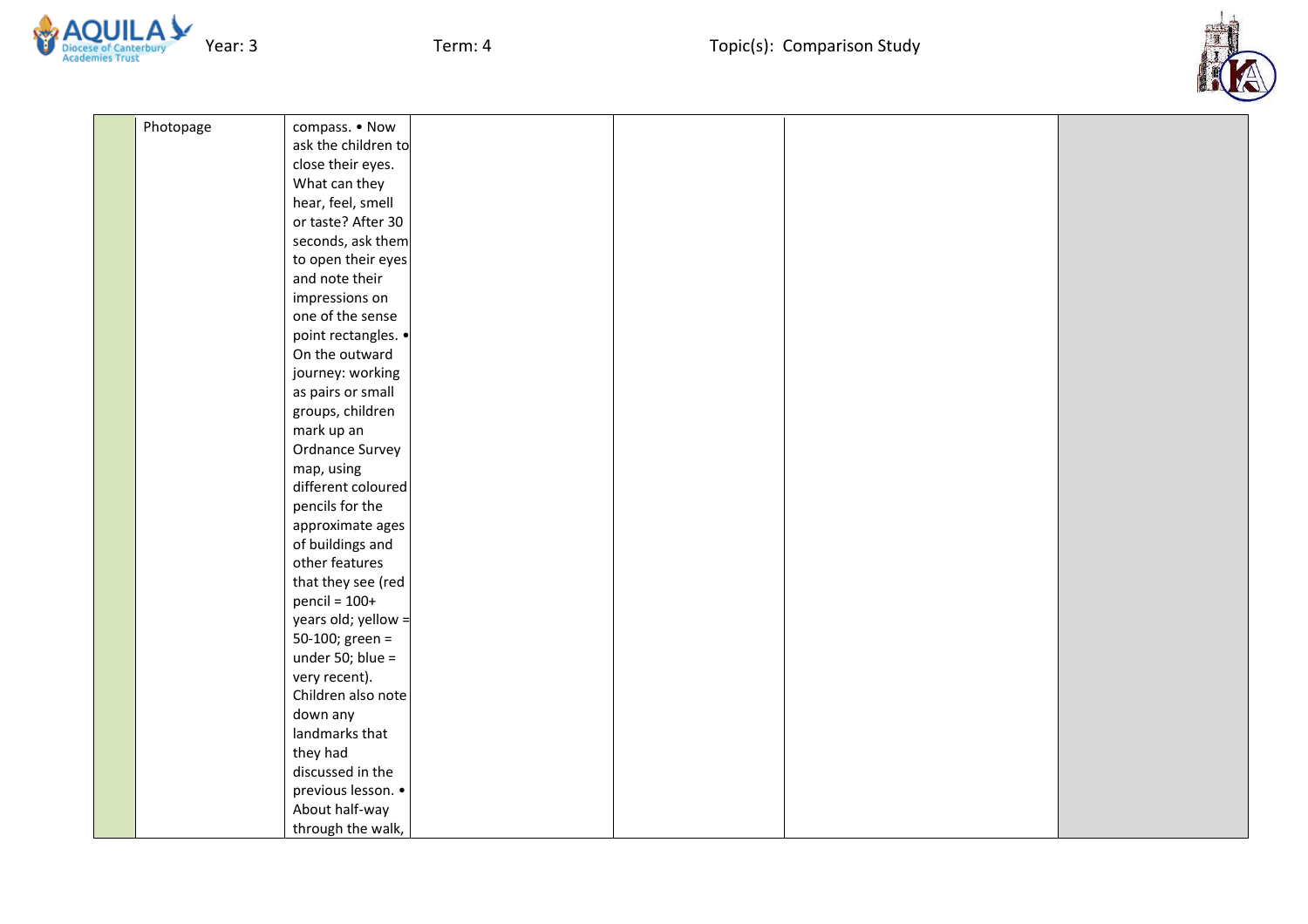



| <b>JPd/3HSc</b> | LI: To understand<br>how exercise affects<br>my physical health<br>and the importance<br>of my heart and                                                                                                                           | choose another<br>place for a second<br>set of chatterbox<br>and sense point<br>activities.<br>LI To understand<br>the effects of<br>smoking to<br>people's health.                                                                                                  | LI: I know that the amount of<br>calories, sugar and fat I put<br>into my body will affect my<br>health.                                                                                                                                                                                                                                                                                                                                                                   | LI: to identify things,<br>people, places that I<br>need to keep away from<br>and know strategies to<br>keep myself safe.                                                                                                                                                                                                                   | LI: to identify when something feels safe<br>or unsafe.                                                                                                                                                                 |  |
|-----------------|------------------------------------------------------------------------------------------------------------------------------------------------------------------------------------------------------------------------------------|----------------------------------------------------------------------------------------------------------------------------------------------------------------------------------------------------------------------------------------------------------------------|----------------------------------------------------------------------------------------------------------------------------------------------------------------------------------------------------------------------------------------------------------------------------------------------------------------------------------------------------------------------------------------------------------------------------------------------------------------------------|---------------------------------------------------------------------------------------------------------------------------------------------------------------------------------------------------------------------------------------------------------------------------------------------------------------------------------------------|-------------------------------------------------------------------------------------------------------------------------------------------------------------------------------------------------------------------------|--|
| Art             | lungs.                                                                                                                                                                                                                             |                                                                                                                                                                                                                                                                      |                                                                                                                                                                                                                                                                                                                                                                                                                                                                            |                                                                                                                                                                                                                                                                                                                                             |                                                                                                                                                                                                                         |  |
| $\overline{D}$  | LO Can I name and<br>practice stitch types?<br>Children introduced<br>to the topic and final<br>outcome - links made<br>as to why they learn<br>sewing skills for real<br>life situations.<br>Children practice<br>running stitch. | LO Can I draw and<br>label a clear<br>design idea?<br>Looking at existing<br>products, photos<br>and real children<br>discuss what they<br>like/ dislike.<br>Following a<br>criteria they<br>design a pin<br>cushion.<br>Add labels and<br>reasons for<br>decisions. | LO Do I understand the need<br>for a pattern?<br>Children use a paper pattern<br>to be able to cut out two<br>pieces for the cape<br>(understanding it is so each<br>part can fit together - fit the<br>toy designed for)<br>HA - design their own pattern.<br>Use the pattern to cut out 2<br>different types of fabric for<br>their design.<br>Add design features - HA<br>sewing<br>MA - sewing gluing on design<br>$LA$ – sew fabric together to<br>create a pin book. | LO Can I stitch two pieces<br>of material together?<br>Can I sew on a button?<br>Children are shown how<br>to sew a button on and<br>create a fastening.<br>Complete adding the<br>design as previous<br>lesson.<br>Use the skills learnt at<br>start of unit to be able to<br>sew 2 pieces of fabric<br>together to create the<br>cushion. | LO Can I evaluate the finished product<br>against my original design?<br>Complete design<br>Photo of final product for evidence.<br>Use the original design and the design<br>criteria to evaluate their final product. |  |